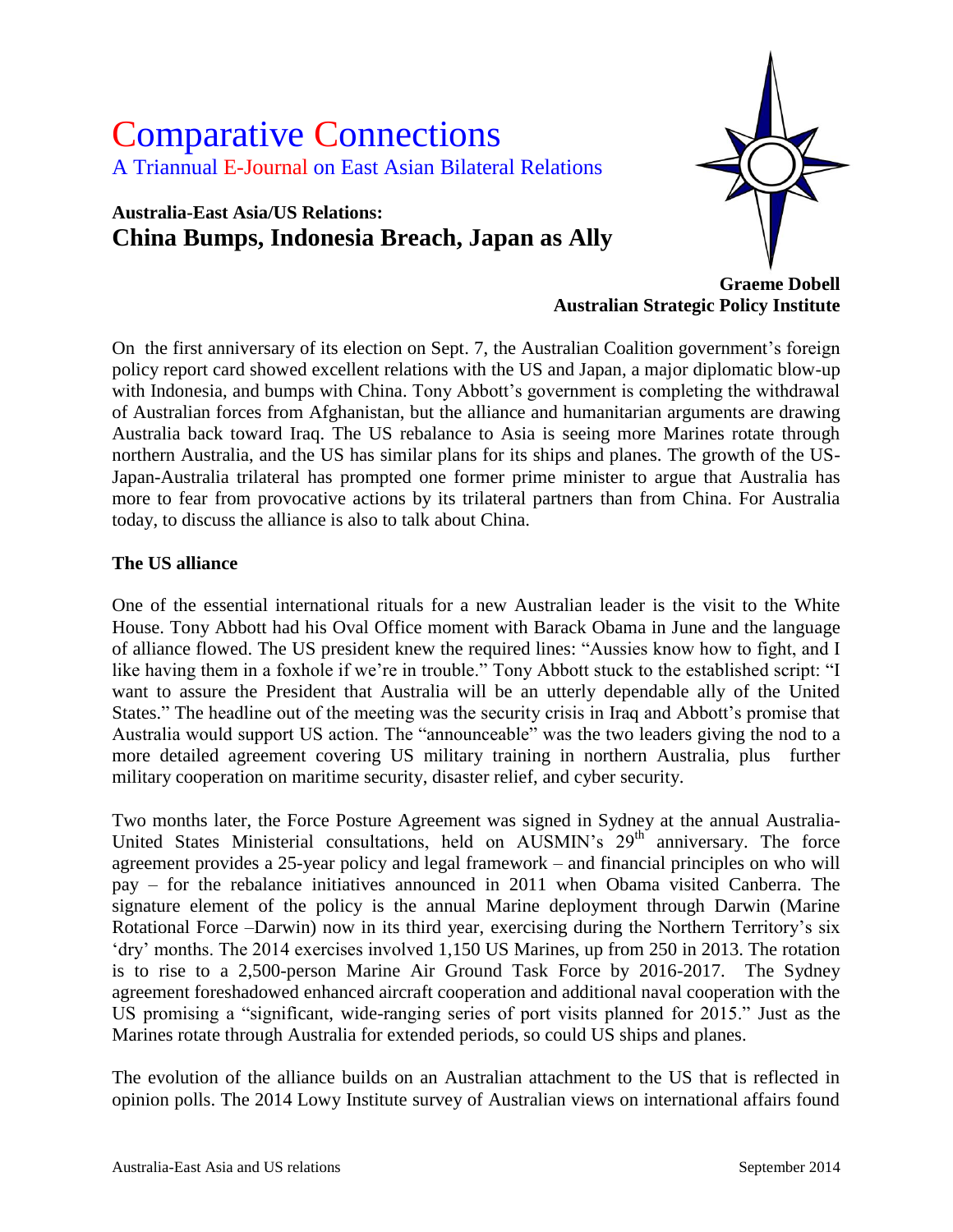that the world leader Australians most admire is Barack Obama, followed by Hillary Clinton (ahead of Aung San Suu Kyi, Tony Abbott, and Angela Merkel). The poll showed Australia"s support for the alliance remains strong, with 78 percent saying the alliance was very or fairly important for Australia's security (in the mid-2000s, under George W. Bush's presidency, support dropped as low as 63 percent). The survey questioned how much Australia could rely on the alliance in the future. It found a "very convincing" 85 percent believed Australia would still be able to rely on the US security guarantee in five years' time; 78 percent thought it would be reliable in 10 years; and 66 percent were confident in the alliance's worth in 20 years' time. Such alliance sentiment is the context for Australia"s decision to turn back to Iraq, even as it exits Afghanistan.

# **Afghanistan and Iraq**

On Oct. 28, 2013, seven weeks after Australia"s federal election, new Prime Minister Tony Abbott and new opposition leader Bill Shorten arrived in Afghanistan – as always an unannounced visit – to declare an end to Australia"s longest war. The message from Abbott and Shorten was of a job well done, yet after 12 years of military effort the "mission accomplished" language was hesitant. "Australia's longest war is ending, not with victory, not with defeat, but with, we hope, an Afghanistan that is better for our presence here," Abbott told assembled troops at the Tarin Kowt base. From 2002, 41 Australians were killed on operations in Afghanistan – 40 with the Australian Defence Force and one serving with the British Army. More than 200 personnel were wounded and 26,000 service personnel rotated through the country.

"Not a victory, not a defeat, we did our best," is a cautious epitaph for a dozen years of fighting and the expenditure of A\$8 billion. One achievement that can be measured is the bipartisan unanimity that marked Australian politics at every stage of the Afghanistan saga. Australia"s commitment spanned four prime ministers and eight opposition leaders – and all these leaders agreed on the war. The consensus between Labor and the Liberal-National Coalition – the two sides that form governments in Australia – was notable for never publicly wavering. Only the smaller Greens Party opposed Australia's role in the war.

Afghanistan joins the two World Wars and Korea as conflicts that did not see Australia"s big political parties at war over the war. Afghanistan, indeed, saw broad unity in Canberra on how the war should be fought as well as the agreement that it was worth fighting. By contrast, the Labor Party opposed the Howard government's commitment to Iraq and withdrawal from Iraq was part of the policy that helped Labor win the 2007 election. The unusual joint visit by Abbott and Shorten expressed the political reality that Labor and the Coalition both supported an Australian military role in Afghanistan all the way through; the Coalition and Labor owned the war in government and neither deviated when in opposition.

The Australian Defence Force mission in Uruzgan concluded on Dec. 15, 2013, after a decade of operating in the province. The infrastructure at the multinational base at Tarin Kot was handed to the Afghan government, marking the conclusion of the International Security Assistance Force"s primary mission in Uruzgan. In 2014, Australia"s military numbers in Afghanistan are down to about 400 personnel who are training and advising the Afghan National Security Forces in Kabul and Kandahar.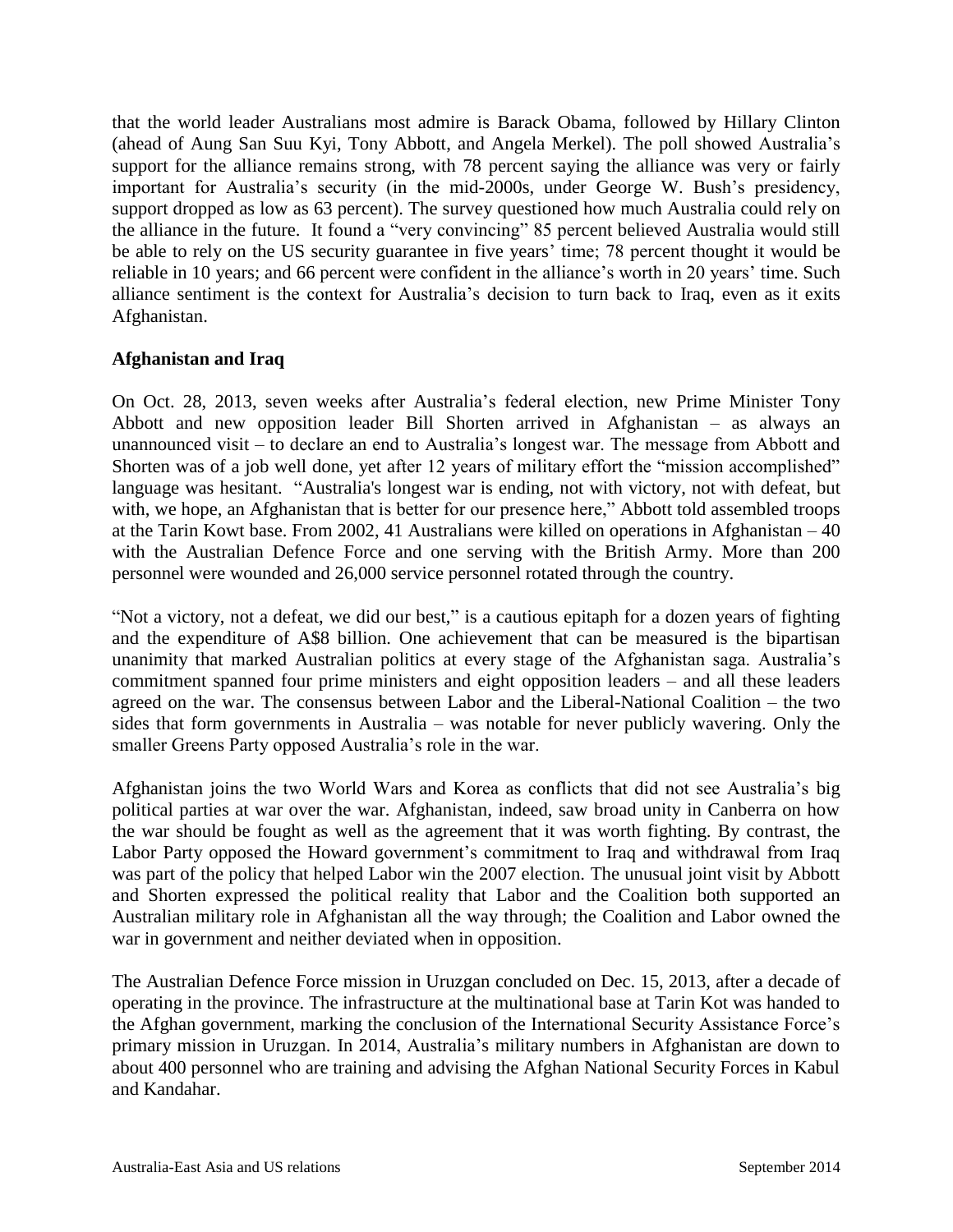Having withdrawn from operations in Afghanistan, Australia has turned back toward Iraq, the country the ADF departed from in 2008 after a five-year presence. Acting on the promise of support Abbott gave Obama at their White House meeting, the Australian Air Force has started to fly humanitarian missions in Iraq and to supply weapons to forces fighting the Islamic State forces. On Sept. 1, Abbott told Parliament that Australia had responded to requests from the US and Iraq:

So far, there has been no request for military action itself. Should such a request come from the Obama administration and supported by the government of Iraq, it would be considered against these criteria: is there a clear and achievable overall objective? Is there a clear and proportionate role for Australian forces? Have all the risks been properly assessed? And is there an overall humanitarian objective in accordance with Australia"s national interests? Like President Obama, Australia has no intention to commit combat troops on the ground. But we"re not inclined to stand by in the face of preventable genocide either.

A key domestic audience is Australia"s Muslim population of nearly half a million people. David Irvine, director-general of the domestic counter-terrorist body, the Australian Security Intelligence Organisation, says a "tiny number of violent extremists" in the Muslim community are part of a "recurring nightmare" about the possibility of a terrorist attack on Australian soil. He told the National Press Club in August that the past two years of conflict in Syria and Iraq has radically complicated the threat, adding energy and allure to the extremist Islamic narrative:

The draw of foreign fighters to Syria and Iraq is significant and includes more Australians than all other previous extremist conflicts put together. The number of Australians of potential security concern to ASIO has increased substantially. ASIO believes there are about 60 Australians fighting with the two extremist al-Qa"ida derivatives, Jahabat-al-Nusra and the Islamic State in Syria or Iraq. We believe fifteen Australians have been killed in the current conflicts, including two young Australian suicide bombers. Another hundred people here in Australia are actively supporting these extremist groups, recruiting new fighters (and grooming new suicide bombing candidates), providing funding and equipment.

# **Japan as bilateral and trilateral ally**

According to Tony Abbot, Japan is Australia's "best friend in Asia" and Japan is a "strong ally" of Australia. Both remarks constitute a heightened calibration or elevation of the language about the Japan relationship. Abbott made the friendship pledge at his first meeting as Prime Minister with Abe Shinzo in October 2013: "As far as I'm concerned, Japan is Australia's best friend in Asia and we want to keep it a very strong friendship." The off-the-cuff greeting as the camera"s recorded the start of the talks made Australian diplomats flinch but it is an accurate reflection of Abbott's thinking and the actions of his new government.

The prime minister proclaimed Japan a "strong ally" in November when responding to China"s declaration of an air defense identification zone over the East China Sea. The "ally" tag is a shift from the usual Canberra description of a strategic partnership with Tokyo. Appearing before a Senate committee in February, Secretary of the Foreign Affairs Department Peter Varghese loyally supported the prime minister's description of Japan as an ally, but made a distinction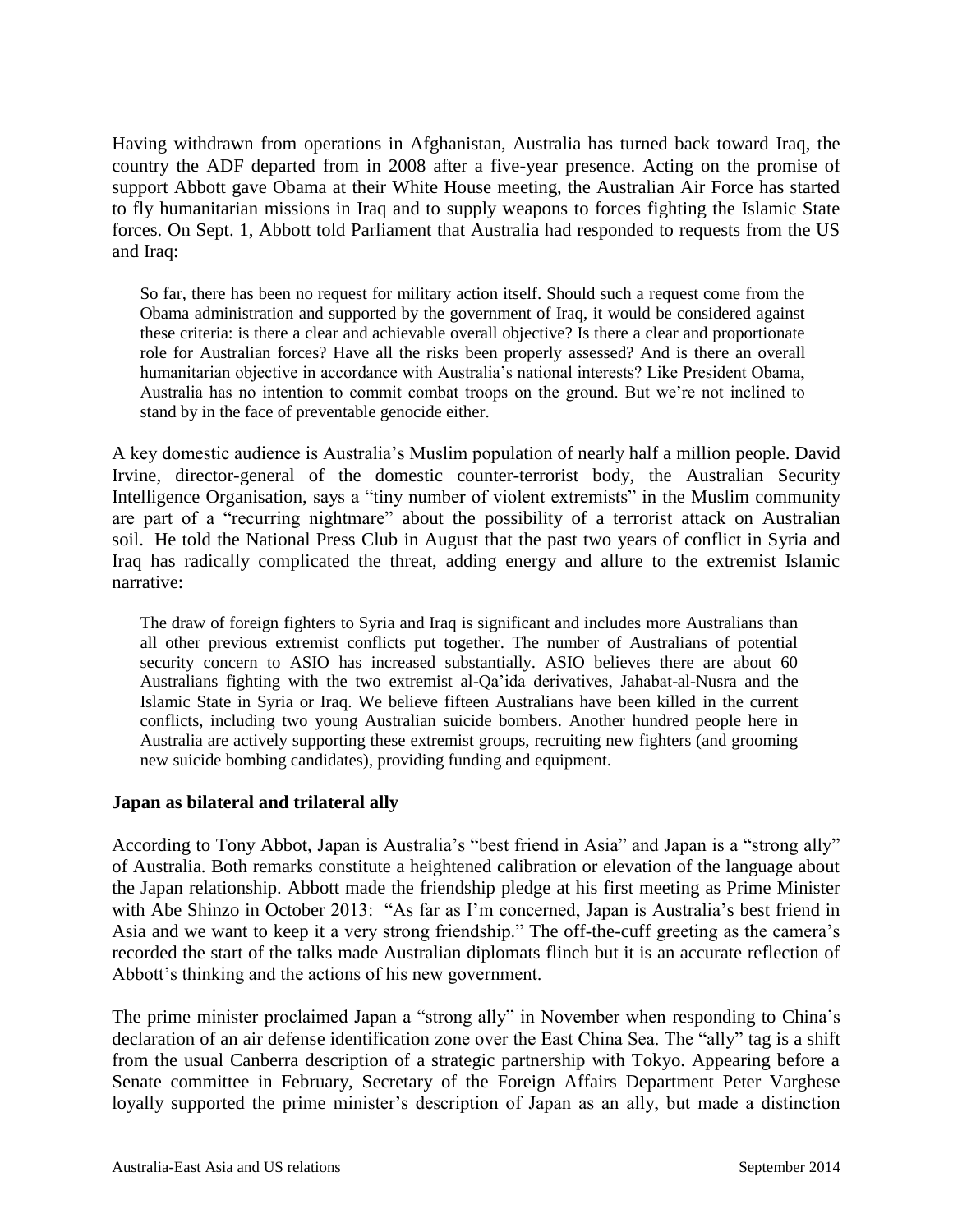between "capital A" and "small a" allies: "The term "ally" can be used in a precise way and it can be used in a generalized way. It can be used with a capital 'A' or a small 'a.' Japan is not a capital "A" ally because we do not have a security agreement with Japan in the way that we have with the United States. Japan is a very close economic and strategic partner." The definitional dance reflects changes over the previous two decades as Japan has quietly risen to become a defense partner for Australia that ranks beside New Zealand and Britain. Thus, Japan as a "small a" ally sits on the second tier, with the traditional Anglo allies, below the peak where the US presides as the principal and paramount ally.

In Prime Minister Abe"s Shangri-La Dialogue speech in Singapore in May on Japan"s greater future role in Asia"s security, he referred to Abbott"s visit to Tokyo the previous month and the partnership aims: **"**We clearly articulated to people both at home and abroad our intention to elevate the strategic partnership between Japan and Australia to a new special relationship."

When Abe addressed Australia"s Parliament in July, he called for "a truly new basis for our relations." He was stating a security ambition for Japan, but building on a military foundation already in place. The key fact of the existing structure was in this sentence: "There are many things Japan and Australia can do together by each of us joining hands with the United States, an ally for both our nations." Australia and Japan can reach toward alliance without a formal whenthe-shooting-starts-bilateral-pact because of the trilateral structure that expresses their two alliances with the US.

The US-Japan-Australia trilateral has grown rapidly in less than 15 years. The China dimension of this was expressed in Abbott"s speech to Parliament on Abe"s visit: "Australia welcomes Japan"s recent decision to be a more capable strategic partner in our region. I stress: ours is not a partnership against anyone; it is a partnership for peace, for prosperity and for the rule of law. Our objective is engagement, and we both welcome the greater trust and openness in our region that is exemplified by China"s participation in this year"s *RIMPAC* naval exercises."

Once the trilateral that was the foundation for Australian defense thinking had New Zealand as the third leg – now it is Japan. Defense cooperation can be a function of military capability, and this is where Australia and Japan have much to share. Both are buying *F-35*s and the new defense agreement for sharing equipment and technology signed during the Abe visit means Australia"s future submarine can be driven by Japan. The deal opens the possibility that the nextgeneration Australian submarine could have a Japanese diesel-electric drive chain and a US weapons system.

Placing Japan beside Britain and New Zealand as a security partner is not to say that Tokyo and Canberra have achieved the intelligence-sharing intimacy of the Anglo club. But a lot is being shared and, again, this is driven by a trilateral dynamic with a Chinese flavor. The way things have shifted in the seven years since the signing of the Japan-Australia Joint Declaration on Security Cooperation in 2007 means Tokyo has risen in the hierarchy of Australia"s defense interests. The 2007 Declaration signed by John Howard and Abe Shinzo, in his first stint as leader, expressed an important security partnership that has continued to expand. The Joint Declaration does **not** amount to a formal alliance (much less an Alliance); it's not a treaty to be invoked if ships clash and missiles fly. Yet, increasingly, Australia and Japan embrace the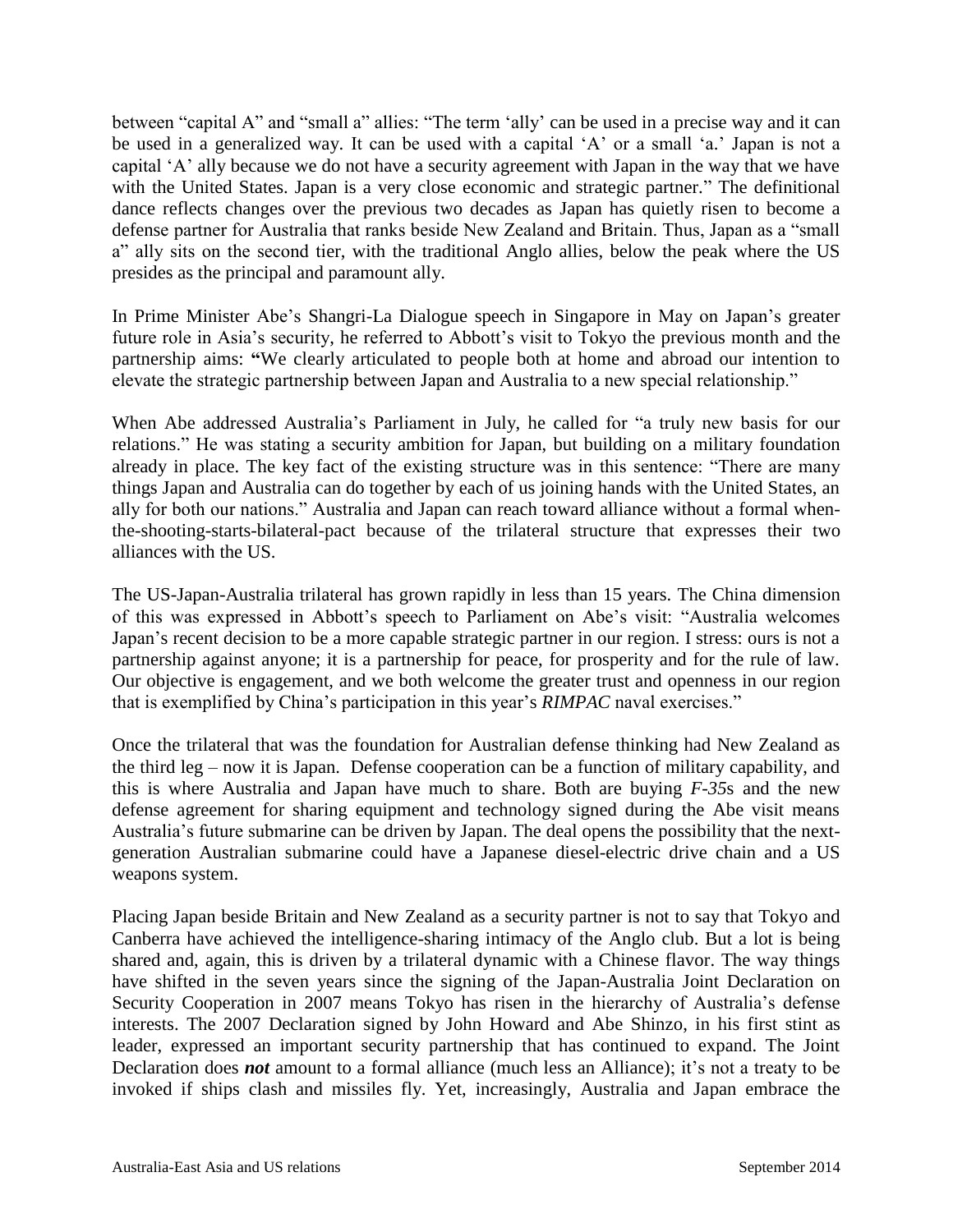trilateral and bilateral dimensions to work together from cyber to submarines to Asia"s future, and to link their relationship to the twin alliances with the US.

#### **China bumps and business**

It's hard to overstate the importance and the strength of Australia's relationship with China.... As liberalization spreads from the economy into other elements of Chinese life, I am confident that Australia will be a valued friend and strategic partner, as well as a rock-solid-reliable economic partner, to the Chinese people and government."

- Tony Abbott before his April visit to China

Not too far back in Australian history and not too deep in the national psyche, large amounts of anger and angst would have arisen if Chinese warships had conducted exercises in Australia"s maritime approaches. For the first time, China"s Navy has done just that. Two Chinese destroyers and a landing ship carried out the exercise in February – between Christmas Island and Java, before heading out into the Indian Ocean. The exercises were legal, if unannounced, but little wonder the Australian Air Force "scrambled" and did some surveillance. No concern was expressed by Canberra but there was a twinge of low-level angst.

The public anger moment had been in November, when China announced an Air Defense Identification Zone in the East China Sea. Australia called in China"s ambassador to Canberra to protest the action. Abbott said that in protesting to China, Australia had acted on its alliance relationships, its values and interests:

I think it's important for Australia to stand up for its values. We have to be reasonable and proportionate about these things and have to treat other countries and their leaders with respect and with courtesy but where we think Australia"s values and interests have been compromised I think it's important to speak our mind and we believe in freedom of navigation – navigation of the seas, navigation of the air – and I think there is a significant issue here, and that"s why it was important to call in the Chinese Ambassador and put a point of view to him.

In so joining values and interests in the one phrase, Abbott was breaking the rule repeatedly preached by the political master who made him, John Howard. The Howard mantra was always about the need to focus on the interests that united China and Australia, keeping these separate from their differing values. The mantra was that interests should bring Australia and China together, while too much about values could drive them apart. At the same press conference, Abbott added alliance to the mix, referring to the US as a strong ally and Japan as a strong ally. This was Abbott"s response to the obvious follow-up question to his values-interests statement: Prime Minister, are you concerned about China"s reaction? Do you think it could damage our trade with that country?

China trades with us because it is in China"s interest to trade with us. We have good products, we have good reliability as a supplier, we can supply at competitive prices and I hope that is always the case. I expect China to be a strong and valuable economic partner of ours because it is in China"s interest to be a strong and valuable economic partner of ours. I think China fully understands that on some issues we are going to take a different position to them. We are a strong ally of the United States, we are a strong ally of Japan, we have a very strong view that international disputes should be settled peacefully and in accordance with the rule of law and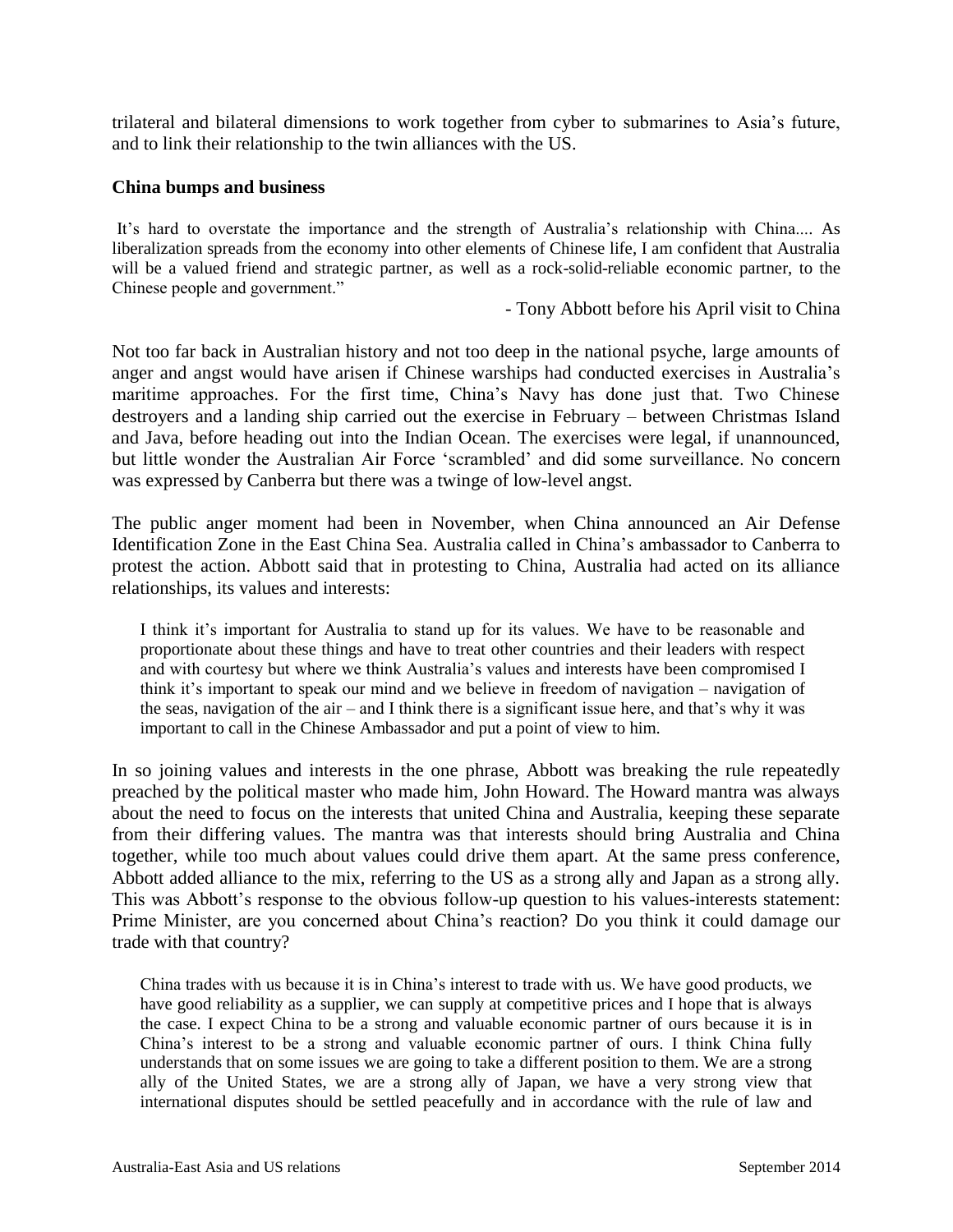where we think that is not happening, or it is not happening appropriately, we will speak our mind.

Also in November, the new Coalition government reconfirmed the previous Labor government"s 2011 decision to ban the Chinese telecommunications giant, Huawei, from any role in building Australia"s National Broadband Network. Labor shut out Huawei on the grounds of "national security." The Abbott government did the same, citing advice from its security and signals agencies. Huawei said it was "mystified" and "disappointed" by the decision, and a Chinese Foreign Ministry official said: "We always oppose countries using national security as a reason or an excuse to interfere in the economy and normal trade cooperation."

When Foreign Minister Julie Bishop visited Beijing in December for a strategic dialogue, she was given what Australian diplomats later described to a Senate hearing as rude and robust treatment by China"s Foreign Minister Wang Yi. When reporters and cameras were present for the picture moment before the start of talks, Wang lashed out at Australia for its criticism of China's new ADIZ in the East China Sea: "I have to point out that what Australia has said and done with regard to China"s establishment of the air defence identification zone in the East China Sea has jeopardised bilateral mutual trust and affected the sound growth of bilateral relations." Wang said the Chinese people were "deeply dissatisfied" with Australia's comments. Bishop told Wang that Australia respected "China"s right to speak out on issues." She hoped China would respect Australia's right to "speak out on actions that affect a region of critical security importance to Australia." It took "no position on the Diaoyu Islands in the East China Sea, but we take decisions in our national interest," Bishop said. "We urge that there be no unilateral actions nor coercive actions but that both sides act in accordance with international law."

In an interview with *Fairfax* newspapers" John Garnaut in mid-2014, Bishop said Australia had lost nothing by having these exchanges with Beijing, because "China doesn't respect weakness." She said the Abbott government would be pragmatic and realistic in dealing with China: "We know that the optimum is deeper engagement ... but we"re also clear-eyed about what could go wrong. And so you have to hope for the best but manage for the worst."

When Tony Abbott toured Northeast Asia in April, the focus was all on business, not on bumps. The prime minister was accompanied by 600 Australian business leaders as he visited Japan, South Korea, and China. Arriving at the Boao Forum in southern China, he declared: "Team Australia is here in China to help build the Asian Century. China, after all, has taken to heart Deng Xiaoping's advice that to get rich is glorious." Australia was not in China to do a deal, but to be a friend: "We don"t just visit because we need to, but because we want to. Our region and our world need peace and understanding based on international law and mutual respect."

The cross currents in Australian thinking about China showed in the Lowy survey of Australian opinion on international affairs. The poll found China with 31 percent of votes just beat Japan (28 percent) in a question about Australia"s best friend in Asia. However, nearly half those surveyed (48 percent) thought it likely that China would become a military threat to Australia in the next 20 years. And 56 percent thought the government allowed too much Chinese investment in Australia.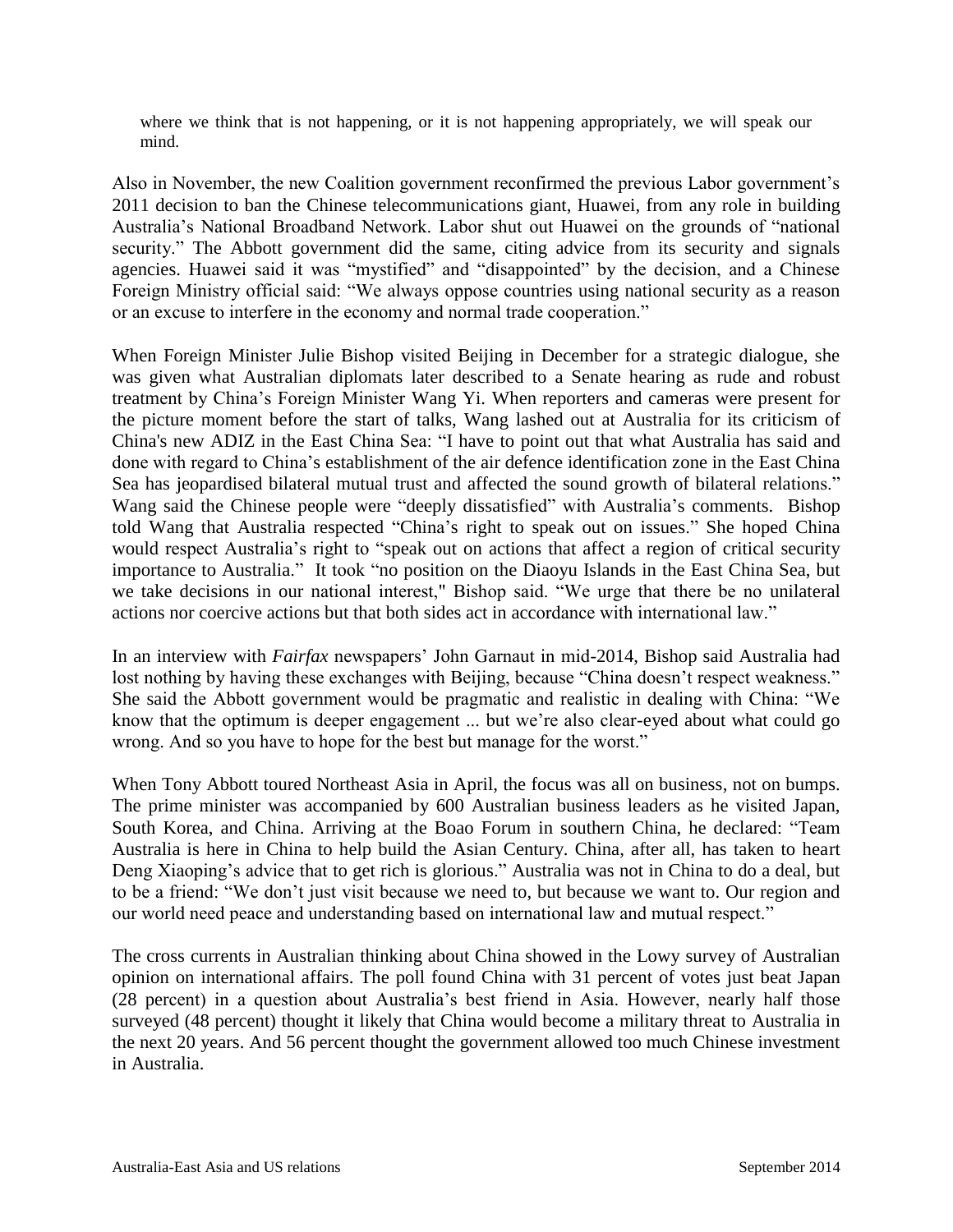A similar foreign policy survey by the Australian National University found more than half of those polled viewed China as an economic threat to Australia, but only three in 10 saw China as a military threat. The ANU put Australian support for the US alliance at 81 percent. Respondents were almost evenly divided when asked to choose between the United States and China as the most important priority for Australia. The US scored 32 percent compared to 29 percent for China, while 35 percent saw the US and China as equal.

# **Australia intelligence, Indonesia, and Edward Snowden**

The massive release of US intelligence material by National Security Agency employee Edward Snowden sparked a diplomatic breach between Indonesia and Australia, causing the creation of a code of conduct on how the two countries spy on each other. In November, The *Guardian* newspaper and the *Australian Broadcasting Corporation* said documents showed Australian intelligence attempted to listen to telephone conversations of Indonesia"s President Susilo Bambang Yudhoyono on at least one occasion and tracked activity on his mobile phone for 15 days in August 2009. Equally as explosive was the revelation that Australia had also targeted the mobile phone of the president's wife. The spying had taken place under the previous Labor government, but it was the new Coalition government that had to handle the controversy. In Parliament, Abbot refused to detail Australian intelligence operations or to apologize for them. In response, Indonesia broke off military cooperation, including help with Australian operations against people-smuggling, suspended intelligence cooperation, and withdrew its ambassador from Canberra for six months.

To resolve the issue, Indonesia called for a code of conduct on spy activity. Getting this deal took nine months. The wrangle over language and coverage is reflected in the title, which marries the Australian preference for an understanding with the Indonesian demand for a code, producing "The Joint Understanding on a Code of Conduct." The brief document signed by the two foreign ministers in Bali on Aug. 28 has two provisions for Australia and Indonesia:

- 1. The Parties will not use any of their intelligence, including surveillance capacities, or other resources, in ways that would harm the interests of the Parties.
- 2. The Parties will promote intelligence cooperation between relevant institutions and agencies in accordance with their respective national laws and regulations.

President Yudhoyono had achieved his aim of mending relations before leaving office in October. Indonesia"s Foreign Minister Marty Natalegawa said intelligence cooperation would be restored in full and military contacts would resume: "I have every confidence, and here I am speaking personally and officially as well, that Indonesia-Australia relations will get back to where it has been. Not only are we going to get back to where it has been but actually, as a matter of fact, it would be even more enhanced in the future between both of us."

As Australia was starting to negotiate with Indonesia in January on the wording of the code,

President Obama announced the outcomes of the review of US signals intelligence activities, following the Snowden revelations. Prime Minister Abbott released a statement on the US review that reflected the frame Canberra used in approaching the agreement with Jakarta. Abbott said Australia had some of the strongest intelligence oversight arrangements in the world,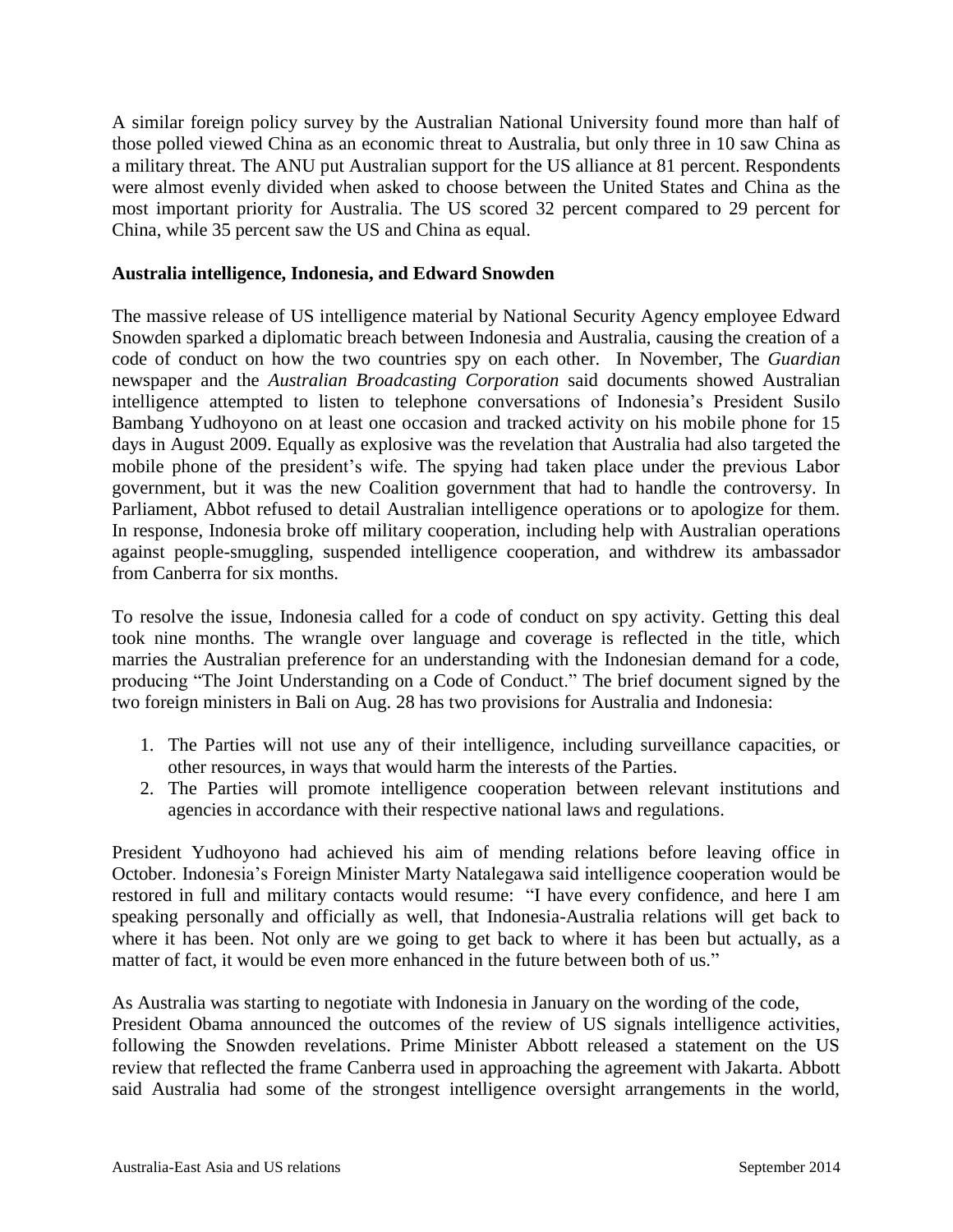striking the proper balance between maintaining security and protecting privacy. He expressed satisfaction with Australian intelligence work and related it to the US findings:

The President's statement highlighted the vital role played by intelligence in maintaining security and defeating threats such as terrorism, cyber attacks and proliferation of weapons of mass destruction. It also underlined the continuing importance of intelligence sharing among like-minded nations. Intelligence cooperation is a central pillar of Australia"s alliance with the United States, and US officials have consulted Australia closely throughout the review process. President Obama and I have discussed the review and our close cooperation on intelligence. The United States" review addresses the particular circumstances of the United States. Each country makes its own decisions about the legal and policy frameworks best suited to its needs. Australia"s intelligence activities play a vital part in safeguarding Australians, our national security and Australia"s interests. They also benefit our allies, friends and neighbours.

# **Trade negotiations**

The Abbott government took office proclaiming that Australia was open for business and has stressed economic diplomacy. Trade Minister Andrew Robb was tasked with completing three bilateral free trade negotiations this year – with South Korea, Japan, and China. He has delivered on two of those goals, securing agreement with South Korea in a negotiation that started in 2009, and getting a deal with Japan in a negotiation that started in 2007. The Free Trade Agreement signed in April with South Korea – Australia"s fourth largest trading partner – covers five percent of Australia"s trade. The Economic Partnership Agreement signed in July with Japan – Australia"s second largest trading partner – covers 11 percent of Australia"s total trade. Canberra calls it "by far the most liberalising trade agreement Japan has ever concluded."

Robb says Australia had to catch up with the US in getting a bilateral deal with South Korea, but in the Economic Partnership Agreement with Tokyo, Canberra broke new ground: "No other country has managed to negotiate such an ambitious agreement with Japan. No other country! For once Australia is ahead of the curve. We needed the Korea Free Trade Agreement to help level the playing field given the advantage the US and the EU had because of their deals with Korea. We were playing catch-up. Under the Japan Australia EPA, Australian exporters will have the advantage."

The remaining target is an FTA with China, in a negotiation that is in its tenth year. China is Australia"s biggest trading partner with two-way trade approaching A\$150 billion, representing more 20 percent of total trade. Robb"s aim is get a deal that can be announced when China"s President Xi Jinping visits in November to attend the G-20 Summit in Brisbane and address Parliament in Canberra.

The length of time involved in these bilateral efforts shows why the 12-nation negotiations for the Trans-Pacific Partnership, launched in 2008, involve an ever-shifting finish line. The Obama administration argues that achieving a high standard, meaningful TPP is the economic pillar of the rebalance to Asia. Former Secretary of State Hillary Clinton called the TPP a "strategic initiative" that would show Asia "the benefits of a rule-based order and greater cooperation with the US." From Canberra"s perspective, however, the entry of Japan into the TPP process has unbalanced the Obama effort to create the economic pillar of the rebalance. The TPP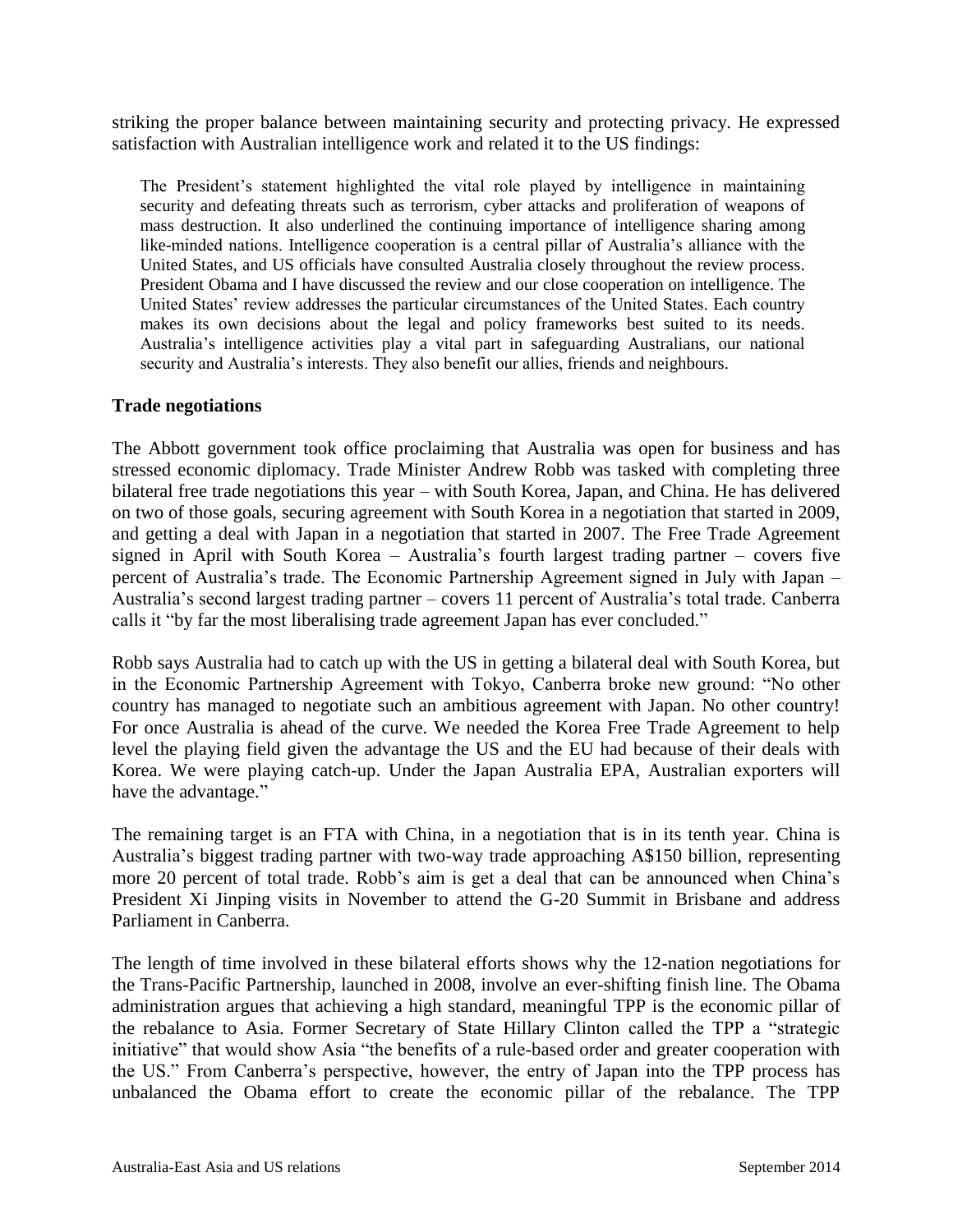negotiations are being driven by issues between Japan and the US; on bad days, the trade wonks think the economic third arrow of "market opening" promised by Abe is going to be fired at the US rather than at Japanese farmers.

# **An Ex-PM and Ex-FM on alliance and China**

For decades, when Australia talked about China it was often thinking about the US. The say-Beijing-think-Washington syndrome explains much about the refusal to recognize China until 1972, and was a continuing component of Canberra cogitation for decades after. Now, the reverse applies. When talking about the US, often Australia is thinking about China. See this in action in books by former Prime Minister Malcolm Fraser and the previous Foreign Minister Bob Carr. Fraser was a Liberal, Carr Labor, but their arguments reverse any understanding of Australian politics that sees the Liberals as the conservatives and Labor as the party of change. In this debate, Fraser is the radical and Carr prefers the status quo. Fraser"s rejection of the US alliance makes him the first Australian prime minister who does not want to be closely aligned and allied to a great and powerful friend. After more than a century of federation, we have a PM pointing Australia toward nonalignment or armed neutrality. Granted, it's a PM who lost the job 30 years ago. But Fraser"s reimagining of himself and his country in his book *Dangerous Allies* remakes Australia as a country that no longer believes in, or needs, the US alliance.

Fraser writes that "almost a century of strategic dependence has left an indelible mark on the Australian psyche." He judges that Australia's habits of dependence and acquiescence mean it is "now more heavily aligned with the US than at any time in our history." Fraser says Australia has become a "strategic captive" And the former PM thinks Australia has more to fear from provocative action by the US or Japan than from China. The man who was the third longest serving Liberal prime minister (1975 to 1983) takes a position on the alliance that takes him far from either the Liberals or Labor. Fraser argues:

- Dependence on the US should have ended with the Cold War: "There was no longer any fear of attack or any reason for Australia to make its own best interests, and the interests of the region in which we live, subservient to earning the goodwill of the US."
- Australia is so heavily enmeshed in "American military and strategic affairs, in interoperability and in the use of military hardware that it is difficult to distinguish a separate military or strategic destiny."
- Close Pine Gap, one of the largest US satellite intelligence bases outside the US. The Alice Springs facility is now a critical part of the US offensive capability. Hosting Pine Gap makes Australia a party to illegal drone attacks and even the potential "nuclear blackmail" of China through the ability of US and Japanese missile defense to destroy most of China"s nuclear missiles. (See the Australia chapter [in Comparative Connections,](http://csis.org/node/46700)  [Vol. 15, No. 2,](http://csis.org/node/46700) September, 2013, for a discussion of Pine Gap.)
- Australia should consider leaving the Anglo intelligence club with the US, Britain, Canada, and New Zealand, if one cost is "the idea that we are spying for, and on behalf of, the US."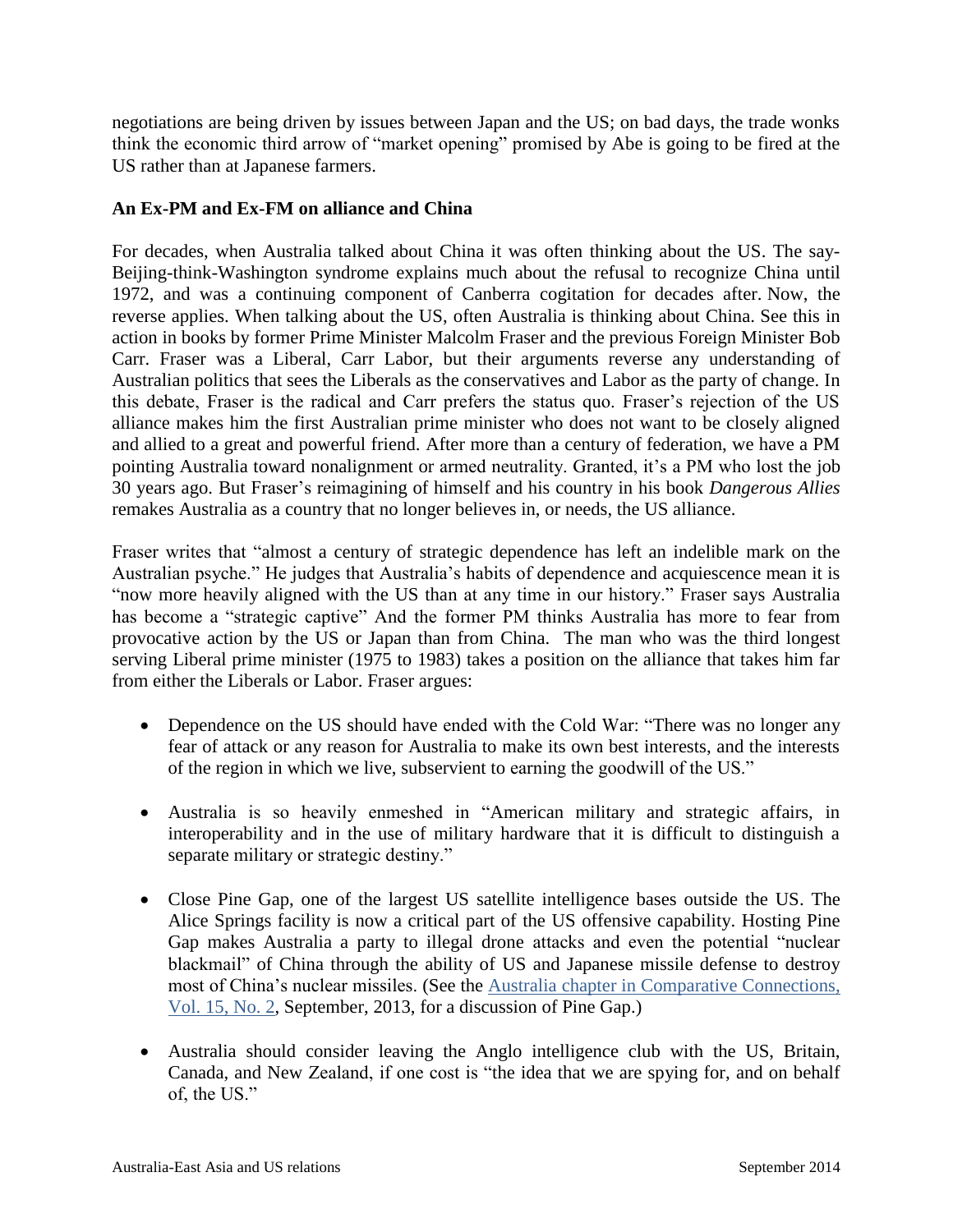- Japan started the latest round of escalation in the East China Sea and Japan's growing militarism "might represent a dangerous factor in future years."
- China is not an imperial power in the sense that European states, the US, and the Soviet Union have been imperial powers. "China does not represent a threat to the integrity of an independent Australia."
- With current policies, Australia would have to join the US in a war with China. If the US lost a war with China, it could withdraw to the western hemisphere, leaving Australia, "geographically part of the Asia Pacific, but also a defeated ally of a defeated superpower."

Hacking at the shackles of the alliance leaves little space to discuss what the alternative looks like. The former PM repeatedly talks of the need for Australia to achieve strategic independence, but there"s little discussion of the landscape of this armed neutrality nirvana. Fraser discounts the possibility of any threat emerging if Australia opted for strategic independence; the alliance, he says, poses "the greatest problem to our future in the region."

Bob Carr – foreign minister from April 2012 to September 2013 – grapples with the same facts and poses some hard questions about the alliance, but comes to the opposite conclusion to Fraser, arguing the alliance continues to deliver for Australia. Carr"s diary of his time as foreign minister is a rolling policy seminar conducted as an interior monologue on the meaning of China as "the phenomenon of the age" and what this means for Australia"s traditional relationship with the US. At the start, Carr reflects on the fears expressed in 2011 by three former prime ministers – Fraser, Hawke, and Keating – that Australia had tilted away from China. As a private citizen, Carr"s blogs had put him in the Keating camp. In his first weeks in the job, Carr tells his diary he is "still worried about American judgment, about their capacity to be driven by anxiety and paranoia into producing a Cold War with China ... their record of walking breezily into two wars since Sept.  $11 - \text{that's a worry too."}$  A few days after penning those thoughts, Carr jets into Washington for his first meeting with Hillary Clinton: "Our cornerstone relationship. Our most important bilateral one. The bottom-line guarantor of our security. And yet..."

That hanging, "And yet..." is the thought that haunts the new foreign minister. The push-back against the fear that Australia is too close to its great ally is a punchy memo from the former Labor leader, now Ambassador to Washington Kim Beazley. This is Beazley at his best, a vivid reminder that when he finishes as ambassador, Beazley must be chained to a desk until he writes the book he has long promised – the definitive history of the alliance with the US.

Carr starts off worried that Australia is a little craven and too desperate in its embrace of the US. Later he has similar worries about the Australian approach to China, judging that Beijing wants Canberra to be disorientated, defensive, and fidgety. The foreign minister frets that in days gone by, Australia did sometimes disagree with the US. But he has an obvious answer to the question: Do we want to live in a world dominated by Chinese or American values? Midway through the diary, Carr reports a "cold blast of realism" in a departmental paper that concludes China"s rulers see Australia as less important than Canada and only slightly more important than New Zealand: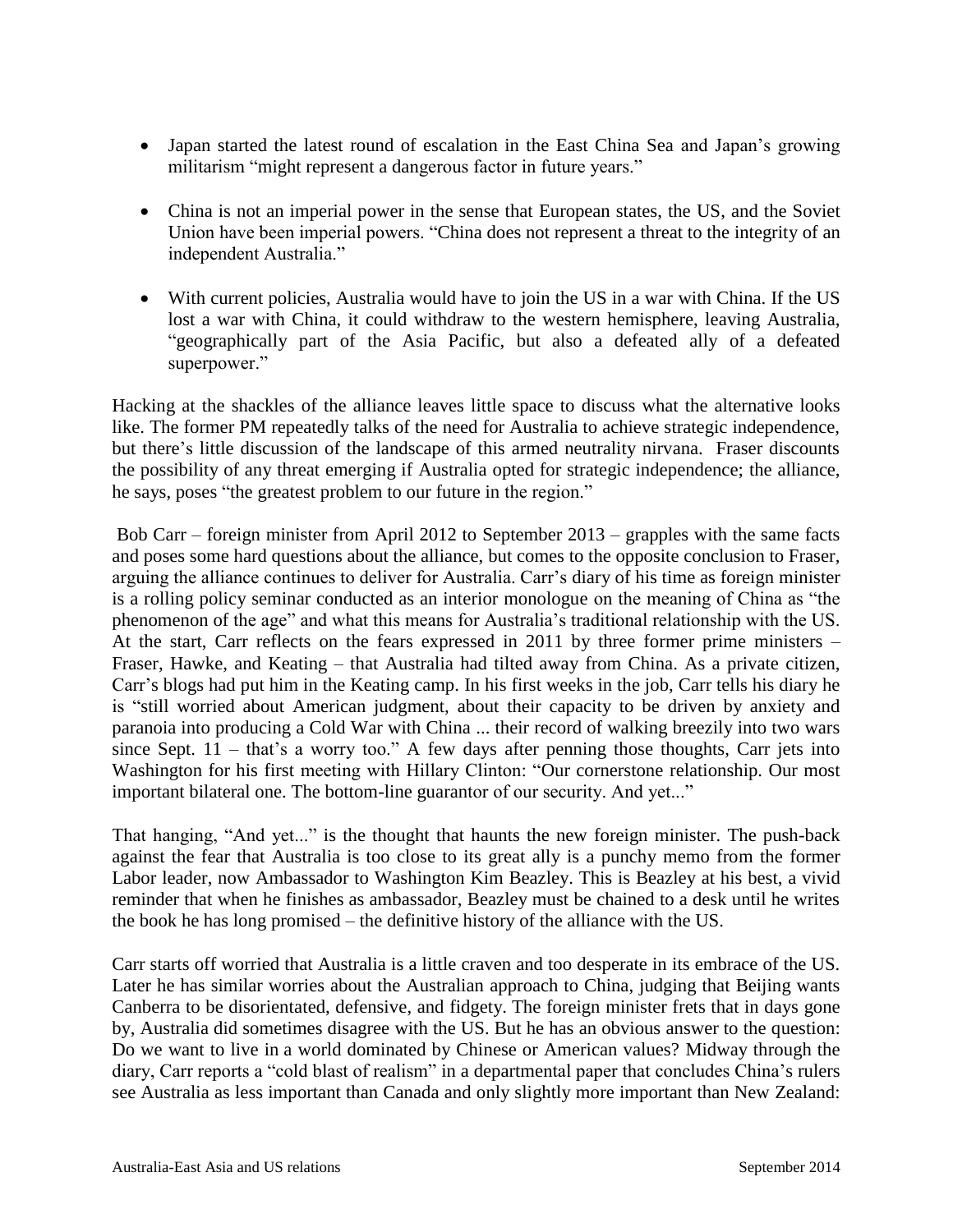"While they will not ever enjoy us being close to the US, it is the one thing that would make them respect us." Carr"s view that Australia sits a few rungs higher than New Zealand is bolstered by one of the diplomatic wins of his prime minister, Julia Gillard – the agreement for an annual summit with China. Australia accepts China"s wording on a "strategic partnership," Carr writes, "in order to get them to give us guaranteed annual leaders' meetings." At the end of his journey as foreign minister and his rolling US-China seminar, Carr concludes: "We don't have to choose: I had tilted things a little, helped a connection or two, settled on a formulation and it seemed to be holding and to reflect a national interest."

We don"t have to choose rests on the hope Australia will not be forced to offer an answer to Asia"s defining conundrum. Confronting the same conundrum, everybody else, too, is madly hedging so they, too, will not have to choose. Not since the final days of the Vietnam War has the Australian polity so agonized over the US alliance and Asia"s future course. The pain of the problem is suggested by Carr"s expression of Canberra"s wish to say there is no question to answer, no choice necessary.

# **Chronology of Australia-East Asia/US Relations September 2013 – August 2014**

Sept. 7, 2013: In Australia's federal election, a Liberal-National Coalition government is elected, ousting the Labor from power after six years in office.

**Sept. 18, 2013:** Prime Minister Tony Abbott and his Cabinet are sworn in.

**Sept. 25, 2013:** John Berry presents his credentials to Governor General Quentin Bryce, becoming the 25th US ambassador to Australia.

**Sept. 30, 2013:** PM Abbott makes his first overseas visit as leader to Jakarta to meet Indonesia"s President Susilo Bambang Yudhoyono.

**Oct. 2, 2014:** New Zealand PM John Key has talks in Canberra with PM Abbott.

**Oct. 4, 2013:** Foreign Minister Julie Bishop, Japan's Foreign Minister Fumio Kishida, and US Secretary of State John Kerry meet in Bali for the fifth Trilateral ministerial meeting.

**Oct. 13, 2013:** Bill Shorten is elected leader of the Labor Party and becomes Opposition leader.

Nov. 1, 2013: PM Abbott announces his government will maintain the previous government's ban on the Chinese communications firm, Huawei, having any role in the construction of the National Broadband Network.

Nov. 12, 2013: Australia's  $44<sup>th</sup>$  Parliament convenes.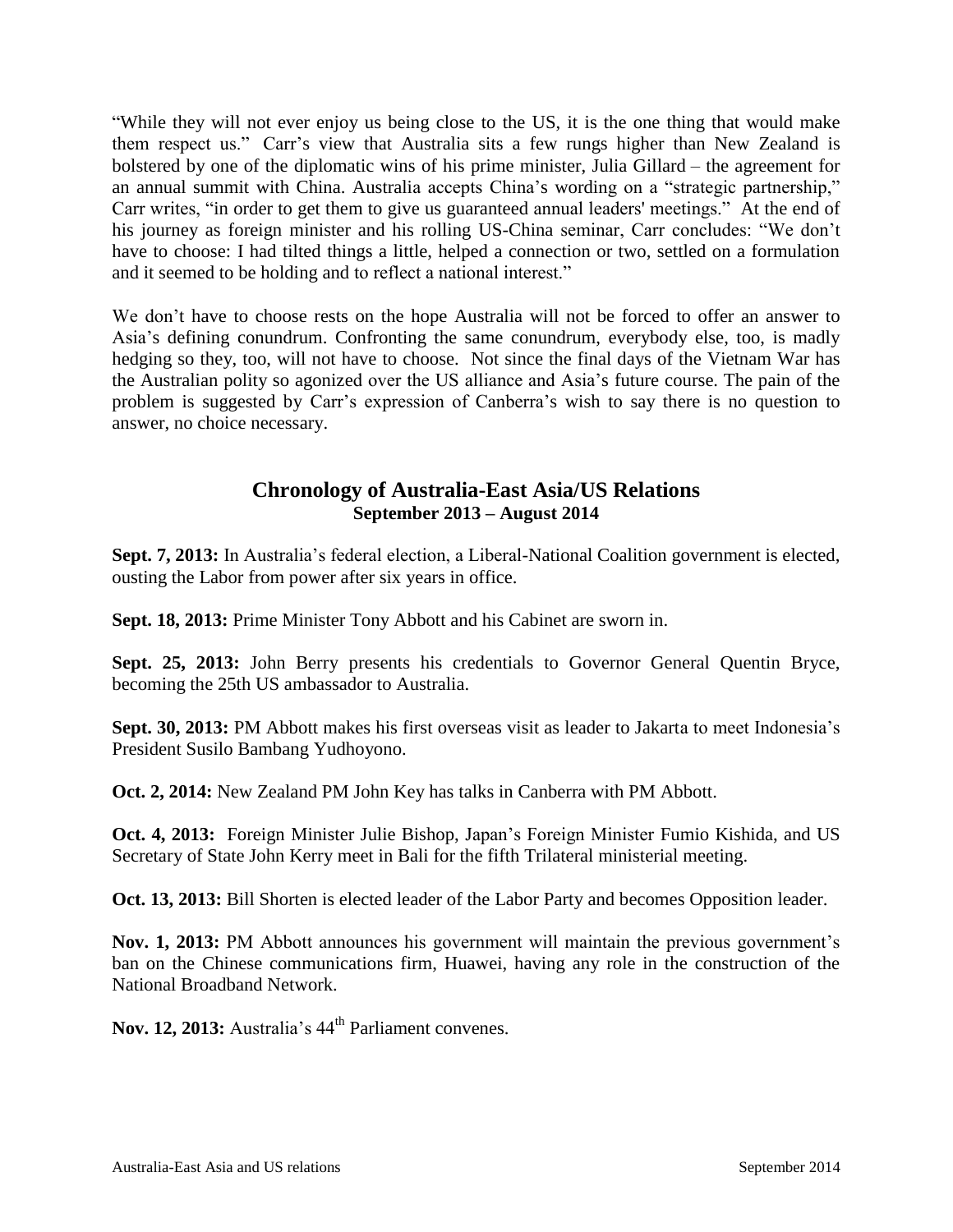**Nov. 18, 2013:** Documents leaked by Edward Snowden reveal Australia aimed to bug the phones of Indonesia"s president, his wife, and ministers. Indonesia withdraws its ambassador from Canberra to "review" relations with Australia.

**Nov. 20, 2013:** President Yudhoyono announces the suspension of Indonesian intelligence cooperation with Australia, including on people smuggling. He sends a letter to PM Abbott demanding an explanation for Australia"s tapping of his mobile phone.

**Nov. 28, 2013:** Treasurer Joe Hockey uses national interest powers to bar the A\$3.4 billion sale of the grain handler, GrainCorps, to a US company.

**Dec. 5, 2013:** Australia concludes negotiations for a free trade agreement (FTA) with the Republic of Korea, its third-largest goods export market and fourth-largest trading partner.

**Dec. 11, 2013:** General Motors announces that it will stop manufacturing Holden cars in Australia by 2017.

**Dec. 15, 2013:** The Australian Defence Force mission in Uruzgan, Afghanistan, concludes after a decade of operating in the province.

**Jan. 21, 2014:** Customs and Defence issue terms of reference for an inquiry examining how Australian vessels strayed into Indonesian waters between December 2013 and January 2014. Indonesia signals it will send a frigate into the region to monitor Australia"s border protection activities and calls on Australia to cease the incursions and respect Indonesia"s territory.

Feb. 14, 2014: FM Bishop flies Fiji to improve relations with Fiji's military regime ahead of elections scheduled for September.

**March 8, 2014:** Malaysia Airlines flight MH370 disappears on a passenger flight from Kuala Lumpur to Beijing. The focus of the search shifts to the southern part of the Indian Ocean, west of Australia, and Australia takes the lead in the search effort.

**March 26, 2014:** US Marines begin arriving in Darwin for their third annual rotation.

**March 31, 2014:** Australia wins a case against Japan in the International Court of Justice, with the court ruling that Japanese whaling is unlawful.

**March** 31, 2014: Australia lifts travel bans on members of Fiji's military regime.

**April 2, 2014:** Malaysia"s Prime Minister Najib Razak arrives in Perth to meet PM Abbott to discuss the Indian Ocean search for the missing Malaysia Airlines flight MH370.

**April 2, 2014:** Australian government wins a court case to block the release of secret archives on Australian knowledge of Indonesian war crimes in East Timor after the 1975 occupation, arguing the release would increase current diplomatic strains between Canberra and Jakarta.